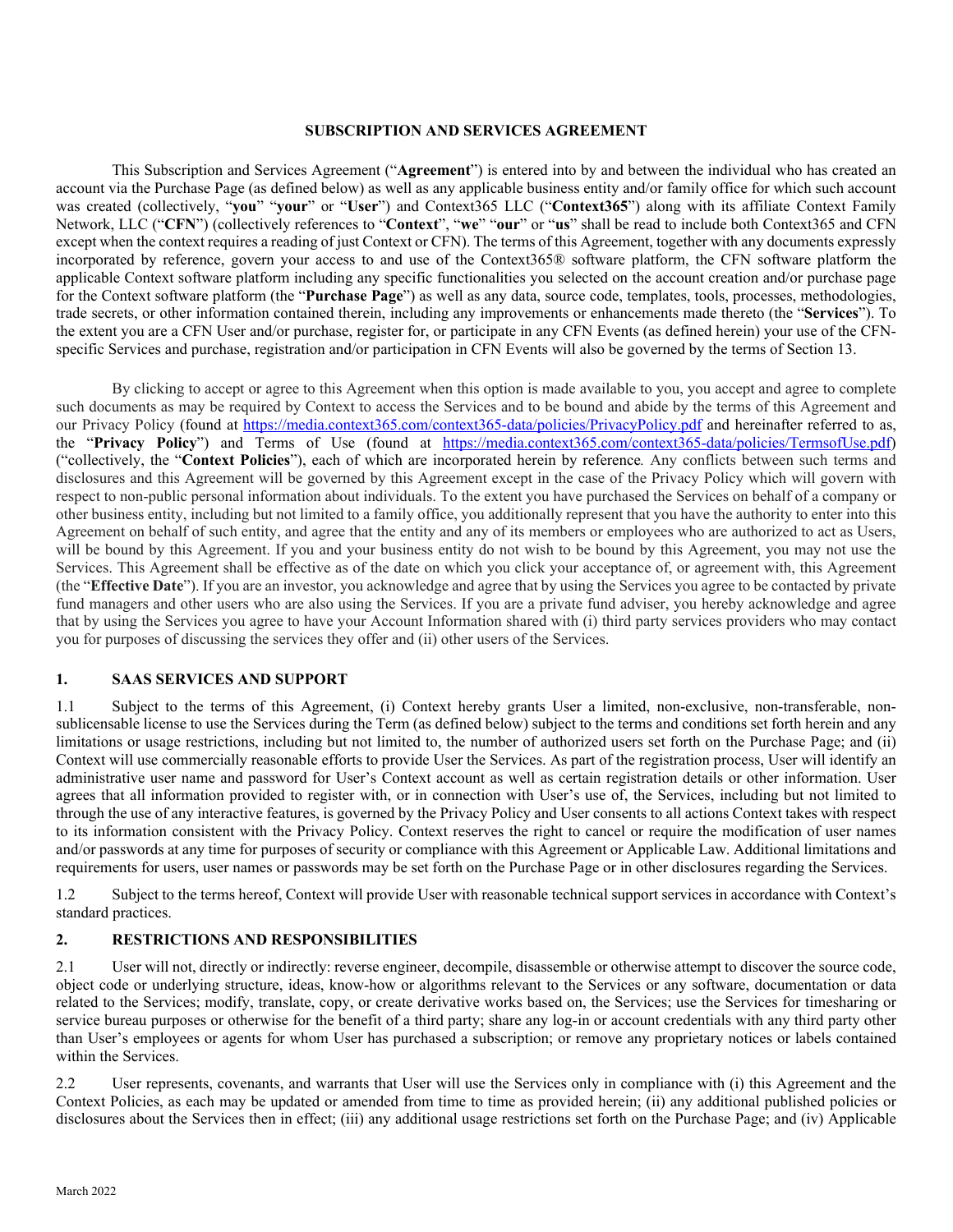Law (hereafter defined). Although Context has no obligation to monitor User's use of the Services, Context may do so and, to the extent Context determines that User is in violation of any of the foregoing it shall be deemed a material breach of this Agreement.

2.3 Context may revise and update the terms of this Agreement from time to time in our sole discretion and without prior notice, except that we will notify you of any material changes to the Agreement, including, but not limited to, changes to the payment terms, dispute resolution, governing law and jurisdiction provisions set forth herein ("**Material Changes**"). All changes are effective immediately upon posting by Context, however, Material Changes will not apply to any disputes that arise prior to the date that User has actual notice of such Material Changes. User's continued use of the Services following the posting of a revised Agreement means that User accepts and agrees to the changes. You are expected to check https://media.context365.com/context365 data/policies/SubscriptionAgreement.pdf from time to time so you are aware of any changes, as they are binding on you.

2.4 User shall be responsible for obtaining and maintaining any equipment and ancillary services needed to connect to, access or otherwise use the Services, including, without limitation, modems, hardware, servers, software, operating systems, networking, web servers and the like (collectively, "**Equipment**"). User shall also be responsible for the operation, and maintaining the security, of the Equipment, User account, passwords (including but not limited to administrative and user passwords) and files, and for all uses of User account or the Equipment with or without User's knowledge or consent.

2.5 You represent, warrant, covenant and agree to (i) completely, accurately, and timely complete your account and profile information (which includes eligibility questionnaire(s) for investors and profiles for managers/funds) (collectively, "**Account Information**"); (ii) that your Account Information complies with Applicable Law; and (iii) ensure that your Account information remains complete and accurate, and to promptly update your Account Information to the extent it becomes incomplete, inaccurate or untrue or as may be requested by Context from time to time. To the extent you are a private fund adviser you acknowledge that you are required to provide and update information relating to the performance of your private fund(s) on a monthly basis. You further acknowledge that failure to provide such monthly updates may result in limited or discontinued use of the Services, in Context's sole discretion. To the extent that you request that Context input any Account Information to the Services on your behalf, (i) you agree to promptly review such Account Information as it appears in the Services and immediately notify Context of any errors or omissions resulting from Context's entry of the associated data; (ii) you acknowledge that your sole remedy for any such errors or omissions is for Context to promptly correct such errors or omissions upon receipt of notice from you and Context shall have no further liability with respect thereto.

2.6 In addition to any other restrictions set forth herein, User may not use the Services (including, without limitation, through User-Posted Materials (hereafter defined)): (i) for the purpose of exploiting, harming or attempting to exploit or harm any third parties in any way by exposing them to inappropriate content, or otherwise; (ii) to send, knowingly receive, upload, download, use or re-use any material which does not comply with this Agreement and the Content Standards (as described in further detail below); (iii) to transmit, or procure the sending of, any unsolicited advertising or promotional material without our prior written consent, including any "junk mail", "chain letter" or "spam" or any other similar solicitation; (iv) to impersonate or attempt to impersonate Context, a Context employee, another user or any other person or entity; (v) to engage in any other conduct that restricts or inhibits anyone's use or enjoyment of the Services, or which, as determined by us, may harm Context or users of the Services or expose them to liability; (vi) to develop any third-party applications that interact with the Services or other users' content or information, without our express written consent; (vii) in any way that attempts to gain unauthorized access to, interfere with, damage or disrupt any parts of the Services that you are not authorized to access, including any server, computer or database connected to the Services; (viii) in conjunction with any robots, spiders, scripts, service, software or any manual or automatic device, tool, or process designed to data mine or scrape the content, data or information from the Services, or otherwise access or collect the content, data or information from the Services using automated means; or (ix) in a way that circumvents any content-filtering techniques we employ or otherwise attempts to interfere with the proper working of the Services.

### **3. USER-POSTED MATERIALS**

3.1 The Services allow users to post, submit, publish, display or transmit to other users (hereinafter, "**post**") content or materials (collectively, along with Account Information able to be viewed by other users, "**User-Posted Materials**") on or through the Services. All User-Posted Materials must comply with the Content Standards. User acknowledges that User-Posted Materials will be considered non-proprietary and may be published via the Services for viewing by other users. User acknowledges that while the confidentiality terms of this Agreement prohibits the external sharing or publication of User-Posted Materials, it is possible that non-user third parties may view User-Posted Materials. By providing any User-Posted Materials on the Services, you grant Context and our affiliates and service providers, and each of their and our respective licensees, successors and assigns the right to use, reproduce, modify, perform, display, distribute, promote, broadcast, and otherwise disclose to third parties any such material for any purpose in any and all media or distribution methods now known or later developed in accordance with the Privacy Policy and Applicable Law. Notwithstanding the foregoing, if User becomes in possession of any material, non-public information about an issuer or security that is discussed, presented, or otherwise made available to User through the Services (whether by another user of the Services or otherwise), such material, nonpublic information must be kept confidential and may not be distributed, shared, or disclosed to any third party (whether verbally or in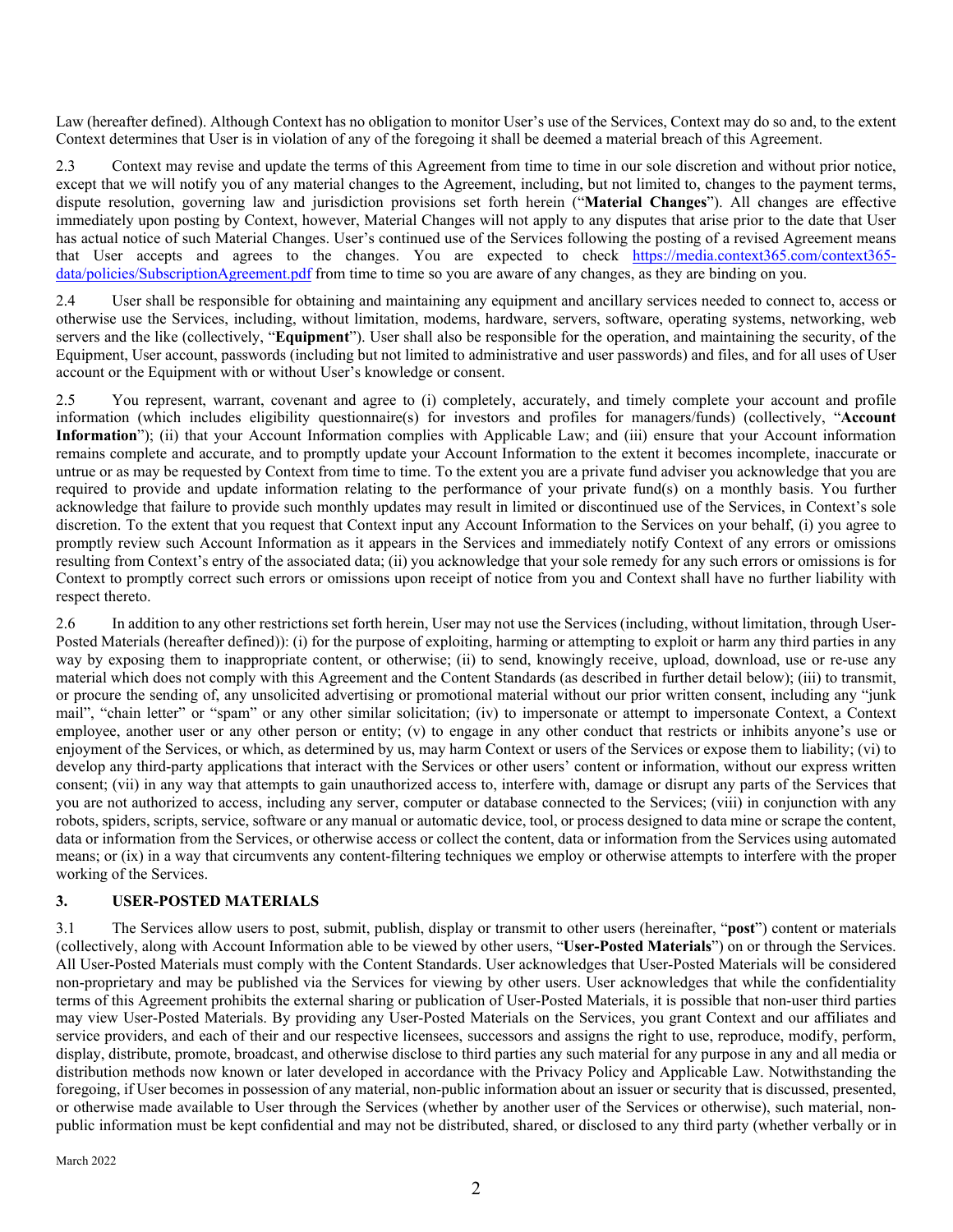writing or other tangible form) without the express prior written approval of Context or its designee and in accordance with Applicable Law.

3.2 To the extent you appear in, create, upload, post, or send User-Posted Materials, you hereby grant Context and our respective licensees, successors and assigns, the unrestricted, worldwide, perpetual right and license to use your name, likeness, image and voice, including in connection with commercial or sponsored content made available as part of the Services. You acknowledge that you will not be entitled to any compensation from Context, our affiliates, or our business partners if your name, likeness, or voice is conveyed through the Services, either on the Services or on one of our business partner's platforms.

3.3 You represent and warrant that: (i) you own or control all rights in and to the User-Posted Materials and have the right to grant the license granted above to us and our affiliates and service providers, and each of their and our respective licensees, successors and assigns; and (ii) all of your User-Posted Materials do and will comply with this Agreement (including, without limitation, Section 4.1) and Applicable Law, including, without limitation, any User-Posted Materials concerning investment opportunities or fund raising needs shall be accurate, complete, and timely. Furthermore, you hereby agree not to post or otherwise make available via the Services any advertising or marketing materials unless such materials are in compliance with Applicable Law and are otherwise permitted pursuant to this Agreement.

3.4 You acknowledge and agree that you are solely responsible for any User-Posted Materials you submit or contribute, and you, not Context, have full responsibility for such content, including its legality, reliability, accuracy and appropriateness. You acknowledge and agree that neither Context nor its affiliates are responsible or liable to you, any other user or any third party for the content, timeliness, completeness or accuracy of any User-Posted Materials posted by you or any other user of the Services and Context and its affiliates specifically disclaim such responsibility and liability to you, any other user and any third party.

3.5 Context has the right, at its sole discretion, to: (i) remove or refuse to post any User-Posted Materials (in whole or in part) for any or no reason; (ii) take any action with respect to any User-Posted Materials that Context deems necessary or appropriate, including if Context believes such User-Posted Materials violate this Agreement, including the Content Standards, infringes any intellectual property right or other right of any person or entity, threatens the personal safety of users of the Services or the public or could create liability for Context; (iii) disclose your identity or other information about you to any third party (including a regulatory or governmental body) who claims that User-Posted Materials or materials otherwise provided by you violate Applicable Law or their rights, including their intellectual property rights or their right to privacy; (iv) take appropriate legal action, including without limitation, referral to law enforcement, for any illegal or unauthorized use of the Services; and (v) terminate or suspend your access to all or part of the Services for any or no reason, including without limitation, any violation of this Agreement or the terms of any other commercial agreement you have entered into with Context or its affiliates.

3.6 Context may enable users to contact other users with marketing emails or other communications outside of the Services using contact information you have provided, subject to the Privacy Policy ("**Third Party Marketing Messages**"). The authors of such Third Party Marketing Messages are solely responsible for the contents of such communications and you hereby agree to hold Context harmless from any claims relating to such Third Party Marketing Messages.

3.7 Without limiting the foregoing, Context has the right to fully cooperate with any law enforcement, governmental, or regulatory authorities or court order requesting or directing us to disclose the identity or other information of anyone posting any materials on or through the Services. YOU WAIVE AND HOLD HARMLESS CONTEXT AND ITS OWNERS, AFFILIATES, LICENSEES AND SERVICE PROVIDERS AND THEIR RESPECTIVE OFFICERS, DIRECTORS, AND EMPLOYEES FROM ANY CLAIMS RESULTING FROM ANY ACTION TAKEN BY CONTEXT (OR ANY OF THE FOREGOING PARTIES) DURING OR AS A RESULT OF ITS INVESTIGATIONS AND FROM ANY ACTIONS TAKEN AS A CONSEQUENCE OF INVESTIGATIONS BY EITHER CONTEXT OR SUCH PARTIES OR LAW ENFORCEMENT AUTHORITIES.

3.8 Notwithstanding anything to the contrary, Context does not and will not undertake to review any or all Third Party Marketing Messages or User-Posted Materials before being shared with users or otherwise posted on the Services, and cannot ensure prompt removal of objectionable material after it has been posted or distributed. Accordingly, you acknowledge and agree that Context and its affiliates assume no liability for any action or inaction regarding transmissions, communications or content provided by any user of the Services or third party. Context shall have no liability or responsibility to anyone for performance or nonperformance of the activities described in this section.

### **4. CONTENT STANDARDS**

4.1 Any User-Posted Materials you provide must, in their entirety, comply with all applicable federal, state, local and international laws and regulations (collectively, "**Applicable Law**"). In addition, the content standards set forth below ("**Content Standards**") apply to any and all User-Posted Materials. Without limiting the foregoing, User-Posted Materials must not: (i) contain any material which is defamatory, obscene, indecent, abusive, offensive, harassing, violent, hateful, inflammatory or otherwise objectionable; (ii) promote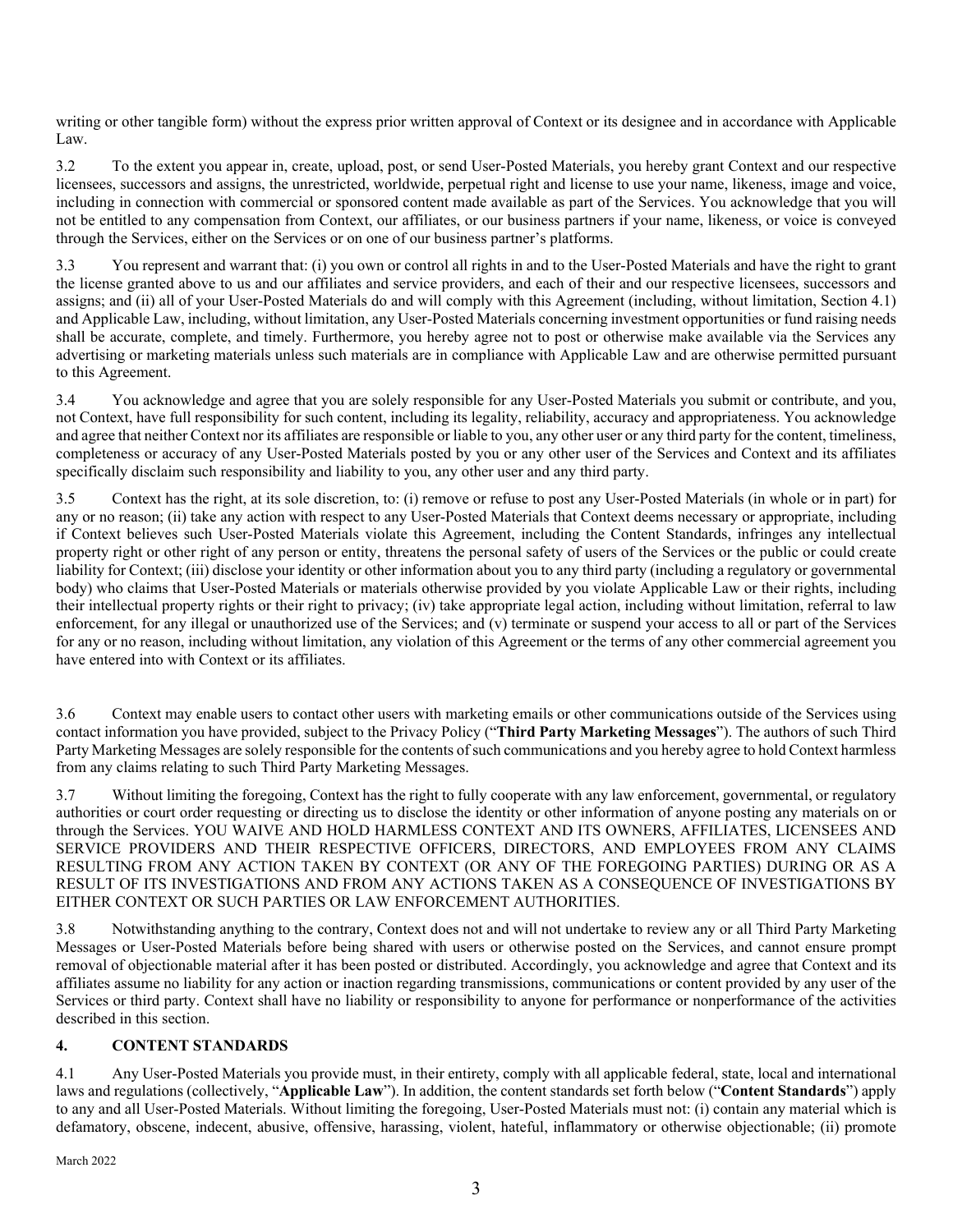sexually explicit or pornographic material, violence, or discrimination based on race, sex, religion, nationality, disability, sexual orientation or age; (iii) infringe any patent, trademark, trade secret, copyright or other intellectual property or other rights of any third party; (iv) violate the legal rights (including the rights of publicity and privacy) of others or contain any material that could give rise to any civil or criminal liability under Applicable Law or that otherwise may be in conflict with this Agreement; (v) contain false, untrue or misleading information or otherwise be likely to deceive any person; (vi) promote any illegal activity, or advocate, promote or assist any unlawful act; (vii) cause annoyance, inconvenience or needless anxiety or be likely to upset, embarrass, alarm or annoy any other person; (viii) impersonate any person, or misrepresent your identity or affiliation with any person or organization; or (ix) give the impression that they emanate from or are endorsed by Context or any third party, if this is not the case.

4.2 Context shall not be responsible for any breach of this Agreement by users of the Services, including any violation of the Content Standards. In the event that Context determines, in its sole discretion, that you are violating this Agreement including any of the Content Standards it shall be deemed a material breach and Context reserves the right to remove any applicable User-Posted Materials. Notwithstanding anything to the contrary, in the event of such breach Context reserves the right to immediately restrict or terminate your access to the Services. In the event we determine that you are repeatedly infringing the copyrights of any third parties your account will be terminated and your continued access to the Services will be denied in accordance with the Digital Millennium Copyright Act ("**DMCA**").

## **5. COPYRIGHT INFRINGEMENT**

If you believe that any User-Posted Materials violate your copyright, you may submit a notification pursuant to the DMCA by providing us with the following information in writing (collectively, a "**Notice**") (see 17 U.S.C 512(c)(3) for further details): (i) an electronic or physical signature of the person authorized to act on behalf of the owner of the copyright's interests; (ii) a description of the copyrighted work that you claim has been infringed, including the URL (i.e., web page address) of the location where the copyrighted work exists or a copy of the copyrighted work; (iii) identification of the URL or other specific location on the Services where the material that you claim is infringing is located; (iv) your address, telephone number, and email address; (v) a statement that you have a good faith belief that the disputed use is not authorized by the copyright owner, its agent, or the law; and (vi) a statement by you, made under penalty of perjury, that the above information in your notice is accurate and that you are the copyright owner or authorized to act on the copyright owner's behalf. All Notices must be sent to our copyright agent via email. Notices relating to the Context365 platform must be sent to dmca@context365.com and notices relating to the CFN platform must be sent to dmca@contextfn.com.

### **6. CONFIDENTIALITY; PROPRIETARY RIGHTS**

6.1 User understands that Context has disclosed or may disclose business, technical or financial information relating to its business (hereinafter referred to as "**Proprietary Information**"), including non-public information regarding features, functionality and performance of the Services. User agrees: (i) to take reasonable precautions to protect such Proprietary Information, and (ii) not to use or divulge to any third person any such Proprietary Information. Context agrees that the foregoing shall not apply with respect to any information after five (5) years following the disclosure thereof or any information that User can document (a) is or becomes generally available to the public, (b) was in User's possession or known by User prior to receipt from Context, (c) was rightfully disclosed to User without restriction by a third party that is not another user of the Services, (d) was independently developed by User without use of any Proprietary Information of Context or (e) is required to be disclosed by law.

6.2 Context shall own and retain all right, title and interest in and to (a) the Services and all tools, templates, methods, processes, data, know-how, technology (including, but not limited to, source code) contained therein as well as any and all improvements, enhancements or modifications thereto and (b) all intellectual property rights related to any of the foregoing. Other than with respect to the limited license set forth herein, User shall have no rights to the Services.

6.3 Notwithstanding anything to the contrary, Context shall have the right to collect and analyze data and other information relating to the provision, use and performance of various aspects of the Services and related systems and technologies (including, without limitation, information concerning or comprising User-Posted Material and data derived therefrom), and Context will be free (during and after the term hereof) to (i) use such information and data to improve and enhance the Services and for other development, diagnostic and corrective purposes in connection with the Services and other Context offerings, and (ii) disclose such data solely in aggregate or other de-identified or anonymized form in connection with its business. No rights or licenses are granted except as expressly set forth herein.

# **7. PAYMENT OF FEES**

7.1 User will pay Context the applicable fees for the Services as set forth on the Purchase Page (the "**Fees**"). Context reserves the right to change the Fees or applicable charges and to institute new charges and Fees upon at least sixty (60) days' prior notice to User (which notice may be sent by email). Within thirty (30) days of your receipt of a notice of any Fee increase you shall have the right to terminate this Agreement by providing Context with written notice of such termination, which shall become effective one day prior to the date that any new Fee increases are scheduled to go into effect. If User believes that Context has billed User incorrectly, User must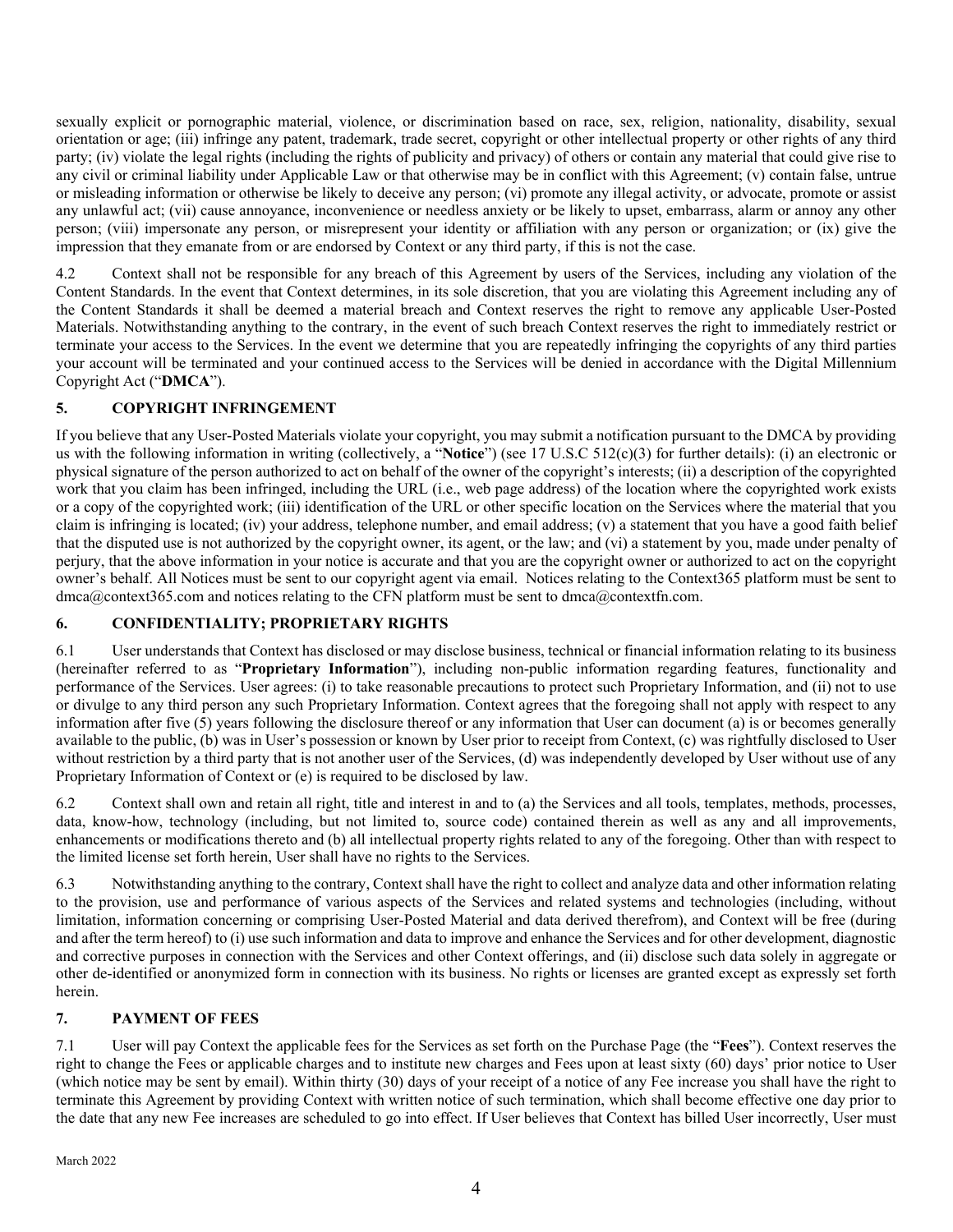contact Context no later than 60 days after the first invoice or billing statement in which the error or problem appeared, in order to receive an adjustment or credit. Inquiries should be directed to Context's customer support department. All prepaid Fees shall be nonrefundable. Unless otherwise set forth on the Purchase Page, subscription Fees shall become due and owing upon the commencement of the Initial Term and each Renewal Term (as defined below).

7.2 Context may choose to bill through an invoice, in which case, full payment for invoices issued in any given month must be paid upon receipt. Unpaid amounts are subject to a finance charge of 1.5% per month on any outstanding balance, or the maximum permitted by law, whichever is lower, plus all expenses of collection and may result in immediate termination of Service. User shall be responsible for all taxes associated with Services other than U.S. taxes based on Context's net income. In addition to any of Context's other rights or remedies hereunder, Context shall have the right to suspend User's account and access to the Services in the event any invoice is unpaid.

7.3 To the extent you elect to pay any Fees electronically, (i) you authorize us, or our third party payment processor, to charge your debit or credit card or process other means of payment for those Fees; and (ii) you authorize us to automatically charge you upon the commencement of any Renewal Term. When you make a purchase, you agree not to use an invalid or unauthorized payment method. If your payment method fails, we reserve the right to suspend your account and your access to the Services until we receive the payment in full.

7.4 To the extent you purchase or are otherwise provided with any internal credits to be used towards your participating in certain meetings, unlocking certain features of the Services, or providing such credits to other users of the Services, you acknowledge that such credits, unless otherwise explicitly agreed by Context in writing, (i) are for use only within the Services; (ii) have no independent monetary value; (iii) cannot be exchanged or redeemed for cash or other compensation; and (iv) will expire upon any termination of this Agreement.

### **8. TERM AND TERMINATION**

8.1 Subject to earlier termination as provided below, unless another subscription period is selected on the Purchase Page, the term of this Agreement, and the subscription set forth in Section 1.1, shall commence on the Effective Date and shall continue for one year thereafter (the "**Initial Term**"). After the Initial Term, unless User provides Context with at least thirty (30) days' written notice prior to the expiration of the then-current term of its intention not to renew the Agreement, this Agreement, and your subscription, shall automatically renew for successive periods of one year each (each, a "**Renewal Term**" and the Initial Term and any Renewal Terms shall be collectively known as the "**Term**").

8.2 This Agreement may be terminated as follows:

(i) User may terminate this Agreement upon thirty (30) days' notice if Context materially breaches any of the terms or conditions of this Agreement and fails to cure such breach within such thirty (30) day period.

(ii)Context may terminate this Agreement or suspend User's access to the Services immediately for cause in the event Context determines that User is (x) in breach of this Agreement or any other agreement between User and Context or a Context affiliate or (y) otherwise in violation of any Applicable Law. Prepaid Fees shall be non-refundable in the event of any such termination for cause.

(iii) Notwithstanding anything to the contrary, Context reserves the right to terminate or suspend any subscription, and any Services provided therewith without cause, at any time, without notice, however, to the extent Context elects to terminate the Services and/or this Agreement without cause Context will provide User with a pro-rated refund of any pre-paid unused Fees for the remainder of the then-current Term.

8.3 Sections 2, 3.8, 3.9, 6-12, 13.3, 13.4, 13.5, 13.6, 14, and 15 shall survive termination of this Agreement

# **9. DISCLAIMER OF WARRANTIES**

NEITHER CONTEXT NOR ANY OF ITS AFFILIATES WILL BE LIABLE FOR ANY LOSS OR DAMAGE AS A RESULT OF THE SERVICES OR CAUSED BY A DISTRIBUTED DENIAL-OF-SERVICE ATTACK, VIRUSES OR OTHER TECHNOLOGICALLY HARMFUL MATERIAL THAT MAY INFECT CUSTOMER'S COMPUTER EQUIPMENT, COMPUTER PROGRAMS, DATA OR OTHER PROPRIETARY MATERIAL DUE TO CUSTOMER'S USE OF THE SERVICES.

CUSTOMER'S USE OF THE SERVICES IS AT ITS OWN RISK. ANY SERVICES ARE PROVIDED ON AN "AS IS" AND "AS AVAILABLE" BASIS, WITHOUT ANY WARRANTIES OF ANY KIND, EITHER EXPRESS OR IMPLIED. NEITHER CONTEXT NOR ANY PERSON ASSOCIATED WITH CONTEXT (INCLUDING ANY CONTEXT AFFILIATE) MAKES ANY WARRANTY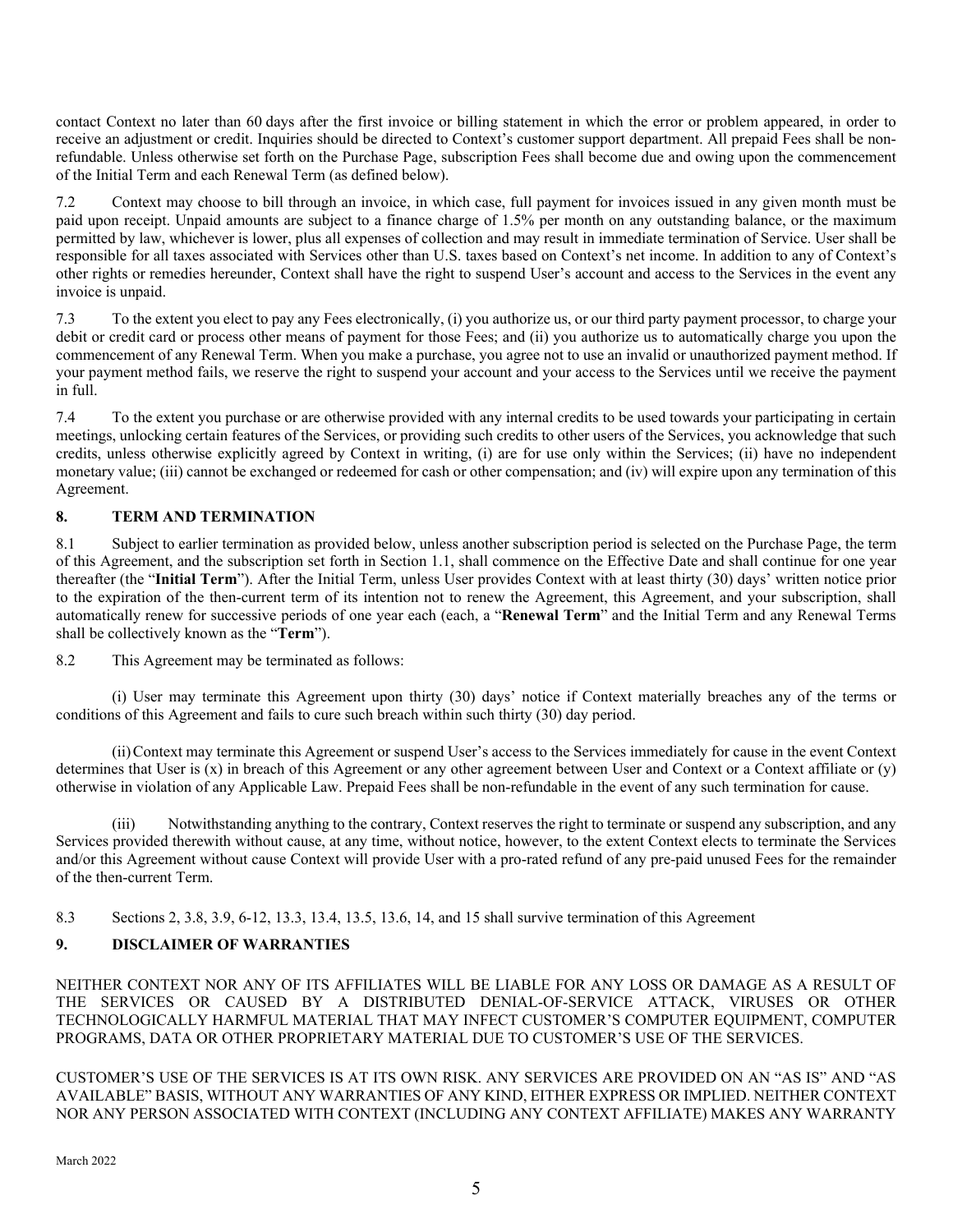OR REPRESENTATION WITH RESPECT TO THE COMPLETENESS, SECURITY, RELIABILITY, QUALITY, ACCURACY OR AVAILABILITY OF THE SERVICES. WITHOUT LIMITING THE FOREGOING, NEITHER CONTEXT NOR ANYONE ASSOCIATED WITH CONTEXT REPRESENTS OR WARRANTS THAT THE SERVICES WILL BE ACCURATE, RELIABLE, ERROR-FREE OR UNINTERRUPTED, THAT DEFECTS WILL BE CORRECTED, THAT THE SERVICES OR THE SERVER THAT MAKES THEM AVAILABLE ARE FREE OF VIRUSES OR OTHER HARMFUL COMPONENTS OR THAT THE SERVICES WILL OTHERWISE MEET CUSTOMER'S NEEDS OR EXPECTATIONS.

CONTEXT HEREBY DISCLAIMS ALL WARRANTIES OF ANY KIND, WHETHER EXPRESS OR IMPLIED, STATUTORY OR OTHERWISE, INCLUDING BUT NOT LIMITED TO ANY WARRANTIES OF MERCHANTABILITY, NON-INFRINGEMENT AND FITNESS FOR PARTICULAR PURPOSE.

IF THE SERVICES MAY CONTAIN LINKS TO OTHER SITES AND RESOURCES PROVIDED BY THIRD PARTIES OR MAY INTEGRATE FEATURES OR TECHNOLOGIES PROVIDED BY THIRD PARTIES, THESE THIRD PARTY LINKS AND/OR FEATURES ARE PROVIDED FOR YOUR CONVENIENCE ONLY. CONTEXT HAS NO CONTROL OVER THE CONTENTS OF THOSE SITES, RESOURCES OR FEATURES, AND ACCEPTS NO RESPONSIBILITY FOR THEM OR FOR ANY LOSS OR DAMAGE THAT MAY ARISE FROM YOUR USE OF THEM. IF CUSTOMER DECIDES TO ACCESS ANY OF THE THIRD PARTY WEBSITES LINKED TO BY THE SERVICES OR THIRD PARTY FEATURES OR TECHNOLOGIES INTEGRATED INTO THE SERVICES, YOU DO SO ENTIRELY AT YOUR OWN RISK AND SUBJECT TO THE TERMS AND CONDITIONS OF USE FOR SUCH WEBSITES.

THE FOREGOING DOES NOT AFFECT ANY WARRANTIES WHICH CANNOT BE EXCLUDED OR LIMITED UNDER APPLICABLE LAW.

## **10. INDEMNITY**

User agrees to defend, indemnify, and hold harmless Context, its owners, affiliates, licensors, and service providers, and its and their respective owners, officers, directors, employees, contractors, agents, licensors, suppliers, successors, and assigns from and against any claims, liabilities, damages, judgments, awards, losses, costs, expenses, or fees (including reasonable attorneys' fees) arising out of or relating to (i) User's violation of this Agreement or (ii) User's registration for, or use of, the Services, including, but not limited to, any use of any information obtained from the Services or provided by User to Context or other users of the Service or (iii) any investments, investment results or investment-related decisions or (iv) any disputes between User and any of User's employees, agents, or representatives or any other user of the Services, including, but not limited to, disputes between or among family office executives or employees and family members to the extent User is part of a family office.

### **11. LIMITATION OF LIABILITY**

IN NO EVENT WILL CONTEXT, ITS OWNERS OR AFFILIATES OR THEIR LICENSORS, SERVICE PROVIDERS, EMPLOYEES, AGENTS, OFFICERS OR DIRECTORS BE LIABLE FOR DAMAGES OF ANY KIND, UNDER ANY LEGAL THEORY, ARISING OUT OF OR IN CONNECTION WITH CUSTOMER'S USE, OR INABILITY TO USE THE SERVICES INCLUDING ANY INDIRECT, SPECIAL, INCIDENTAL, CONSEQUENTIAL OR PUNITIVE DAMAGES, INCLUDING BUT NOT LIMITED TO, PERSONAL INJURY, PAIN AND SUFFERING, EMOTIONAL DISTRESS, LOSS OF REVENUE, LOSS OF PROFITS, LOSS OF BUSINESS OR ANTICIPATED SAVINGS, LOSS OF USE, LOSS OF GOODWILL, LOSS OF DATA, AND WHETHER CAUSED BY TORT (INCLUDING NEGLIGENCE), BREACH OF CONTRACT OR OTHERWISE, EVEN IF FORESEEABLE, OR OTHERWISE. UNDER NO CIRCUMSTANCES SHALL CONTEXT'S LIABILITY HEREUNDER EXCEED THE AGGREGATE AMOUNTS PAID OR PAYABLE TO CONTEXT PURSUANT TO THIS AGREEMENT IN THE TWELVE-MONTH PERIOD PRECEDING THE EVENT GIVING RISE TO THE CLAIM.

ANY CAUSE OF ACTION OR CLAIM CUSTOMER MAY HAVE ARISING OUT OF OR RELATING TO THIS AGREEMENT OR CUSTOMER'S USE OR THE SERVICES MUST BE COMMENCED WITHIN ONE (1) YEAR AFTER THE CAUSE OF ACTION ACCRUES, OTHERWISE, SUCH CAUSE OF ACTION OR CLAIM IS PERMANENTLY BARRED.

THE FOREGOING DOES NOT AFFECT ANY LIABILITY WHICH CANNOT BE EXCLUDED OR LIMITED UNDER APPLICABLE LAW.

IF, DUE TO A CLAIM OF INFRINGEMENT, THE SERVICES ARE HELD BY A COURT OF COMPETENT JURISDICTION TO BE OR ARE BELIEVED BY CONTEXT TO BE INFRINGING, CONTEXT MAY, AT ITS OPTION AND EXPENSE AND AS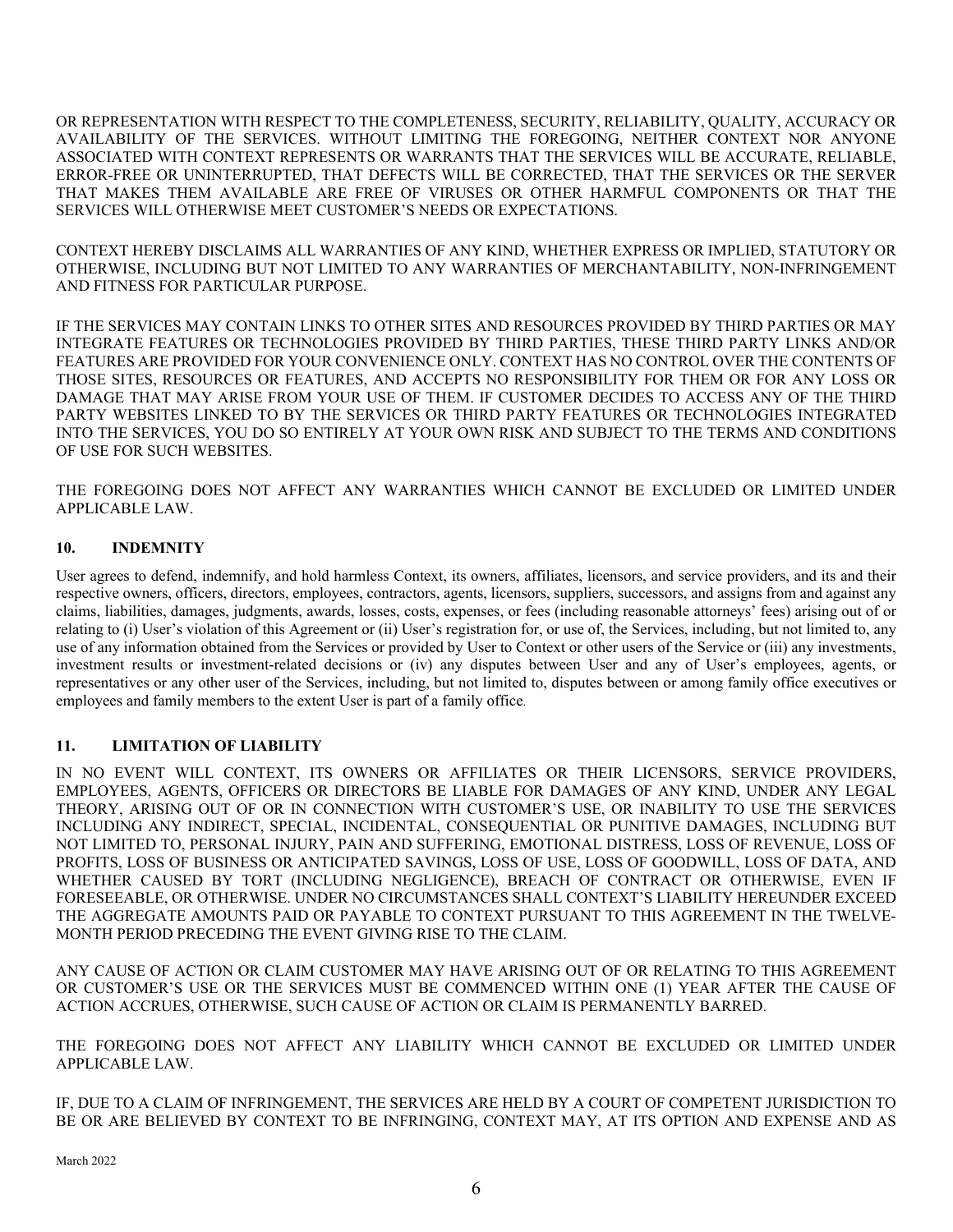USER'S SOLE AND EXCLUSIVE REMEDY (A) REPLACE OR MODIFY THE SERVICE TO BE NON-INFRINGING PROVIDED THAT SUCH MODIFICATION OR REPLACEMENT CONTAINS SUBSTANTIALLY SIMILAR FEATURES AND FUNCTIONALITY, (B) OBTAIN FOR CUSTOMER A LICENSE TO CONTINUE USING THE SERVICE, OR (C) IF NEITHER OF THE FOREGOING IS COMMERCIALLY PRACTICABLE, TERMINATE THIS AGREEMENT AND CUSTOMER'S RIGHTS HEREUNDER AND PROVIDE CUSTOMER A REFUND OF ANY PREPAID, UNUSED FEES FOR THE SERVICE.

### **12. FURTHER IMPORTANT DISCLOSURES**

12.1 User has read and understands the Context Policies. User agrees that (i) it is not using the Services for purposes of accessing any one particular adviser or fund and (ii) no investor including itself may invest in a fund advised by another user of the Services within thirty (30) days of subscribing or accessing the Services and (iii) that an investor must meet all eligibility requirements of a fund and adviser in order to invest as determined by the adviser and fund and not Context. If User represents that it is a "qualified purchaser" within the meaning of Section 2(a)(51)(A) of the Investment Company Act of 1940, User also represents that it is an "accredited investor" within the meaning of Rule 501 of Regulation D under the Securities Act of 1933. The information posted, provided or presented on or through the Services (including, without limitation, Account Information and User-Posted Materials) is made available solely for general information purposes. Context is not responsible for and does not represent or warrant the accuracy, timeliness, completeness or usefulness of this information. Any reliance User places on such information is strictly at its own risk and such information is subject to definitive documents between advisers, funds and investors. Context has not independently verified Account Information or User-Posted Materials or other adviser or investor information. Context disclaims all liability and responsibility arising from any reliance placed on such information by User or by anyone who may be informed of any of its contents. It is User's responsibility to observe all applicable securities laws and financial regulations of any relevant jurisdiction.

12.2 User acknowledges and agrees that the Services may not be used to invest, purchase, assume, distribute, offer to sell, or sell any security or financial instrument or to carry out any financial service. Nothing provided on or through the Services shall constitute or be construed as an offer to sell, or a solicitation to purchase, any security or financial instruments, or as financial, legal, tax, or investment advice, or as suitability or investment recommendations (i.e., recommendations as to whether or not to "buy", "sell", "hold", or to enter or not to enter into any other transaction) or endorsement of any adviser, its strategies or any investor. Data and other information available on or through the Services should not be considered as information sufficient upon which to base an investment decision.

12.3 The registration of any User and/or any use of the Services, shall not in any way be construed as a recommendation or endorsement by Context of such User (as investor, adviser, executive or otherwise) or any investment, product, or service offered by such User, and Context shall not have (and nothing herein shall be read to imply or otherwise be interpreted as creating) any duty to evaluate or otherwise bear any responsibility whatsoever with respect to the qualifications of any user of the Services as an investor or adviser or any investments that are offered by any user of the Services. Investors assume sole responsibility and risk of their investment decisions and the due diligence related thereto. Advisers assume the sole responsibility and risk of their decisions regarding investors and the due diligence and obligations related thereto. All information provided on or through the Services is impersonal and not tailored to the need of any person, entity or group of persons. Context does not express an opinion on the future or expected value of any security or other interests, does not explicitly or implicitly recommend or suggest an investment strategy of any kind and is not responsible for investment decisions or results. No representation is made that any adviser or fund will be successful. Past performance of an adviser is not indicative of future results of such adviser or a potential investment with such adviser. Context does not provide investment, financial, tax or business advice, is not a licensed securities broker-dealer, third party marketer, agent of any User, or an investment adviser and is not compensated based on transactions, capital raised or the value of investments. Neither Context nor the authors of any content on the site, or any of their employees or affiliates are advising User concerning the nature, potential, value or suitability of any particular security, portfolio of securities, transaction, or investment strategy. User should consult an attorney or tax professional regarding User's specific legal or tax situation. Users assume the sole responsibility and risk of any investment decisions they make relating to their use of the Services and the diligence related thereto. All investments are subject to the terms of definitive documents that would be provided by the adviser (and not Context). Context is not responsible for any investment, statement, action or omission of any user, including any adviser, fund or investor.

12.4 Context is not compensated in any way based on investments made by users of the Services into funds or products of any advisers. Context is not representing any users of the Services and is not providing investment, financial or business advice or sponsoring, endorsing, or recommending any business venture or investment opportunity that may be discussed or offer that may be made via the Services, including that Context shall not be responsible for the materials, statements, investments, actions of omissions of any adviser using the Services or for an investment by User into a fund or product of any adviser. Context may know information about an adviser or fund that is not contained in their posted or provided materials but Context shall have no responsibility to share such information with any user of the Services.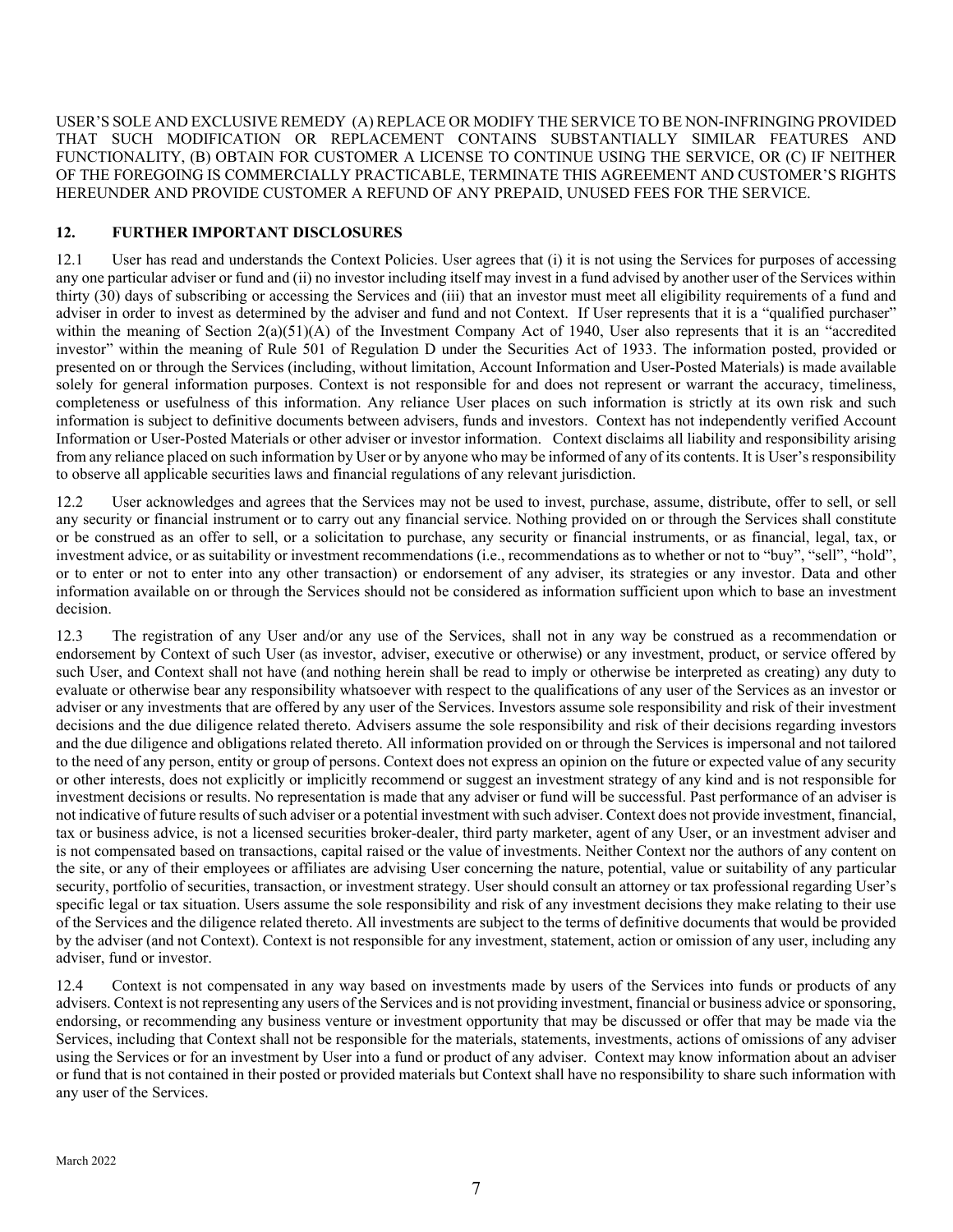12.5 The Services include content provided by third parties, including materials provided by other users of the Services and thirdparty licensors, syndicators, aggregators and/or reporting services. All statements and/or opinions expressed in these materials, all responses to questions and other content, other than the content provided by Context, are solely the opinions and the responsibility of the person or entity providing those materials. These materials reflect the opinion of the author only and not of Context or its Affiliates and may not represent the views of the author's employer or affiliates. Context is not making any recommendation, express or implied, as to the suitability or otherwise of any investment with, and is not acting as agent, promoter, underwriter or placement agent for, any fund, fund manager, investment advisor, sponsor, or co-investor, or any client represented by a fund manager or investment advisor. The provision of any information to User, including User-Posted Materials to the site, regarding any fund, fund manager, security, investment opportunity, or securities trading idea (the "**Investment Information**") is for informational purposes only and does not constitute any offer to sell or the solicitation of an offer to buy any securities or investments. Context makes no representation about, and does not independently verify, the Investment Information and shall not be responsible for its accuracy, completeness or your reliance thereon. The Investment Information is self-reported by the associated fund, fund manager, investment adviser, sponsor, or coinvestor to Context.

12.6 Information prepared by an adviser or fund may not be complete, may not contain important risk and other information about an adviser and its funds or other products/services, and may constitute only subjective views of the adviser. You understand that an investment in any security is subject to a number of risks, and that discussions of any security published via the Services will not contain a list or description of all relevant risk factors. You must assess the suitability of any particular fund, strategy, investment opportunity, or trading idea and carry out appropriate due diligence on your own behalf in relation to the same and Context provides no advice in that regard. Context makes no representation as to any fund's, fund manager's, investment advisor's, sponsor's or co-investor's compliance with any applicable laws or regulations. You understand that (i) some User-Posted Materials might involve publicly-traded securities and such content may not be visible to all users simultaneously and (ii) it is possible that users who encounter such content may take actions which may impact the price of such securities. You understand and agree that authors of content made available via the Services, their employers or affiliates may have positions in securities mentioned in User-Posted Materials and they may effect additional transactions in such securities in the future, all without any obligation to disclose such transactions or update any post on the Services to reflect any change in their positions or their views on securities mentioned. Context shall not be liable for any losses that may arise, directly or indirectly, from (i) your introduction to, or investment with, any fund, fund manager, investment advisor, sponsor, or co-investor, or (ii) any investment decisions or actions made as a result of your interaction with  $(x)$  users on this platform or  $(y)$  other attendees of Events.

12.7 Any assumptions, assessments, statements or the like ("statements") regarding future events or that are forward-looking constitute only subjective views, outlooks, estimations or intentions, are based upon our or the source's expectations, intentions or beliefs, should not be relied on, are subject to change due to a variety of factors, including fluctuating market conditions, and involve inherent risks and uncertainties, both general and specific, many of which cannot be predicted or quantified and are beyond Context's control. Any indices (including financial benchmarks) shown are provided for illustrative purposes only, are unmanaged, and may or may not reflect reinvestment of income and dividends or the impact of advisory fees with respect to the investments presented. Comparisons to indices have limitations because indices have material characteristics that may differ from a particular investment strategy. Indices should not be relied upon as an accurate measure of comparison. Context may permit users of the Services to access to data rooms whose access and content is controlled by advisers; for purposes herein such information is considered User-Posted Materials. Context is not responsible or liable to User, or any third party, for the content or accuracy of any materials provided by any third parties, including any users of the Services.

### **13. CFN-SPECIFIC TERMS**

To the extent you utilize CFN-specific Services, or participate in any in-person and or virtual events hosted by CFN ("**CFN Events**") , the terms and conditions of this Section 13 shall apply. In addition, the terms of Sections 1 through 15 of the Agreement shall continue to apply to all CFN-specific Services and CFN Events and any references to "Services" in the foregoing Sections shall be deemed to apply to CFN Events in addition to the CFN-specific Services.

13.1 Depending on the type of CFN subscription you purchase, you have the ability to add multiple users who meet the requirements of Section 13.2 as part of your Services account. To do this you will need to provide Context the name and contact information of each such User. Prior to accessing the Services each such User will be required to accept the Context Policies and create a User account on the CFN software platform. By registering in this way, additional Users under your account will have the ability to attend certain Events subject to the event registration terms set forth herein.

13.2 User represents and warrants that (i) you are either an appointed executive of a single family office or multi-family office or a family member represented by such family office; and (ii) such family office has current assets under management of at least \$100,000,000 U.S. dollars.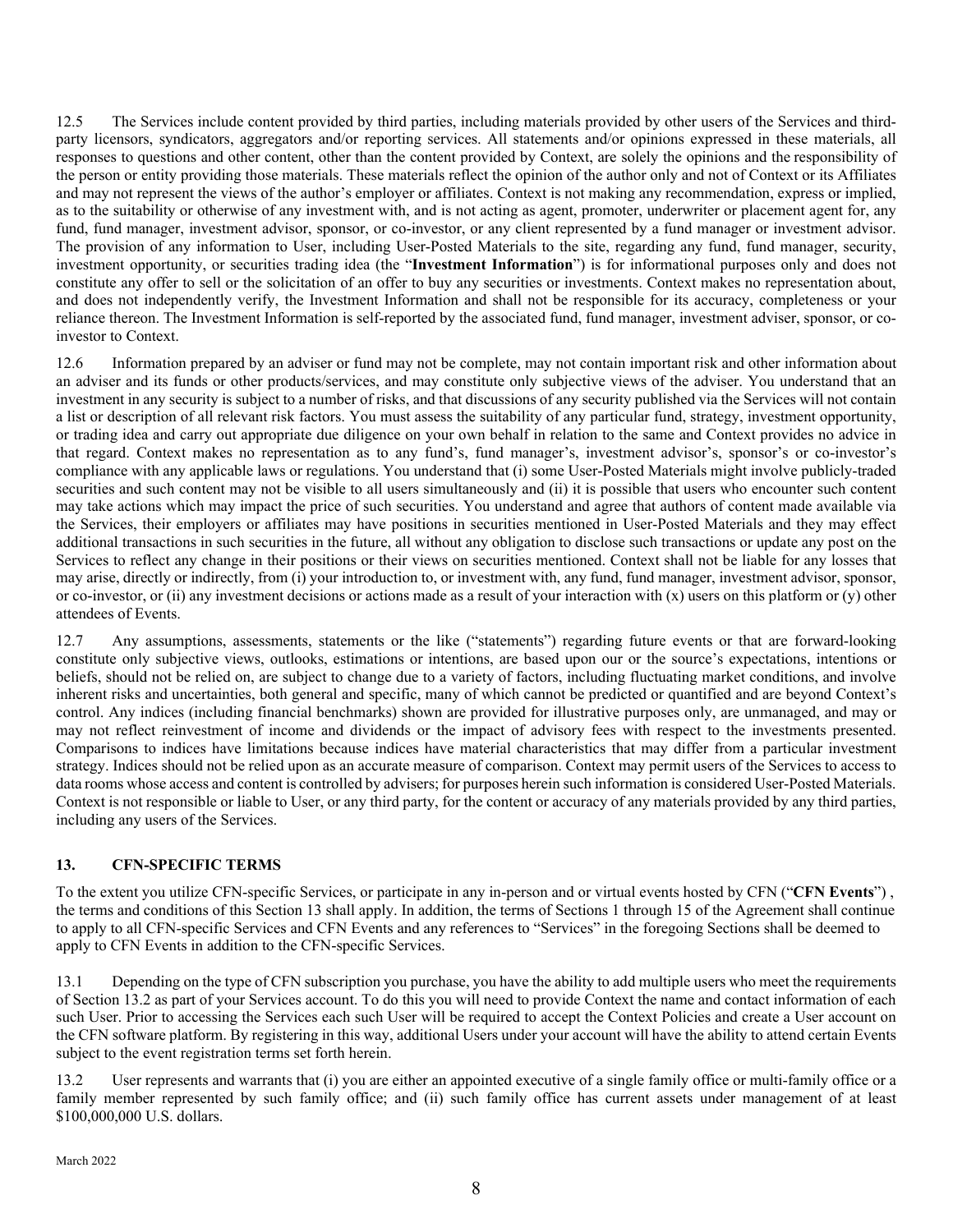13.3 Use of the CFN-specific Services is intended to foster peer-led networking and learning with other like-minded families and family offices interested in forging relationships with each other. While discussion of deal opportunities and investment ideas is permissible, direct solicitation of investments or any other offering that benefits the soliciting party is strictly prohibited.

13.4 Context may allow certain third party businesses to post information to the CFN software platform regarding such businesses' fundraising needs and/or products and services. To the extent you are interested in contacting any such businesses to talk about fundraising or other investment opportunities, you will be required to contact such third parties independently and not through the CFN software platform.

13.5 To the extent you register for, or attend any CFN Events, the terms and conditions of this Section 13.5 shall apply. To the extent you register for or attend any events hosted by Context365, the Context365-specific terms and conditions that you agree to upon registration or attendance shall apply.

(i) You acknowledge and agree that Context may cancel your registration at any time in its sole discretion; if such cancellation is not the result of your violation of any of the terms set forth herein, you will receive a full refund (or pro-rata refund, if such cancellation occurs during a CFN Event) of any registration fees you have paid.

(ii) The following activities relating to Events are strictly prohibited unless expressly approved by Context in writing, in advance: (A) audio/video recording; (B) photography; and (C) posting, distributing, or displaying of any pictures, videos, or other images related to CFN Events. Context reserves the right to immediately terminate this Agreement for cause without any refund, and to expel any User, accounts associated with such User (such as other employees or members of the applicable family office) from any CFN Events without refund, in the event of any violation of the restrictions in this paragraph, in addition to any civil remedies that may be available at law or in equity.

(iii) User hereby consents to the use of User's (or User's family office's) image, likeness, or logo ("**Images**") obtained from any photographs, videos or other recordings taken at any CFN Event and authorizes the use and reproduction of such Images by Context or any other person authorized by Context. All such Images, including any and all intellectual property in connection therewith, shall be the sole property of Context. To the extent such ownership rights vest in you by operation of law or otherwise, you hereby assign all rights, title and interest in such intellectual property to Context and agree to take such reasonable additional actions as necessary to effect such assignment. You hereby expressly release Context, its affiliates, and its and their respective assigns, and their respective officers, owners, agents and employees from all privacy, defamation or other claims, royalties, demands, and liabilities whatsoever arising in connection with the use of any Images.

(iv) By registering for a CFN Event, User assumes full responsibility for its own actions, safety, and welfare. At all times during any CFN Event (including at any CFN Event-related activities), User shall act in a professional, business-like, ethical, and lawful manner, and shall treat all other attendees and participants with the utmost decency and respect. Without limiting the following, Context shall not be responsible for any such conduct in violation of the foregoing or liable, in any respect, to any recipient or witness of any such conduct. Neither the use of the facilities at a CFN Event, the presence of Context personnel, nor any actions or statements on the part of Context or its personnel, should be interpreted as an endorsement of anyone or anything said at the CFN Event or a representation by Context upon which User may rely.

(v) User acknowledges that there may be dangers and risks to which User may be exposed by registering for, participating in, or attending, a CFN Event. User acknowledges that a CFN Event carries with it the potential for personal injury and property loss resulting from User's actions, or the actions of other attendees, participants and third parties. Understanding the foregoing, User, and its executors, administrators and heirs, and respective successors, and assigns, hereby expressly agrees: (A) to fully release and discharge (1) Context, and entities that are directly or indirectly controlling, controlled by, or under common control with, Context (collectively, "**Affiliates**"), strategic partners, and its and their respective officers, directors, employees, owners, members, agents, consultants and volunteers (and their respective successors and assigns), and (2) all other users of the Services, including participants in the CFN Events, from any and all liability, whether arising from any act of negligence, carelessness or otherwise, that might result in User's death, disability, personal injury, and/or property damage, including loss of use, or any other claim of any kind which may hereafter accrue to User, where such liability or claim directly or indirectly arises from or relates to User's or a third party's registration for, participation in, or attendance at, a CFN Event or any previous CFN Event; (B) to waive any and all rights to file a claim or commence litigation against any of the entities and persons mentioned above with respect to any claim that User may have that is, in any way, directly or indirectly related to User's or a third party's registration for, participation in, or attendance at, a CFN Event or any previous CFN Event; (C) to defend, indemnify and hold harmless each of the entities and persons mentioned above, from any and all liabilities, claims and expenses (including reasonable attorneys' fees) related to (i) User's or User's representatives' breach of this Agreement, (ii) User's or User's representatives' actions or omissions directly or indirectly related to User's registration for, participation in, or attendance at, a CFN Event or any previous CFN Event, (iii) from and against any claim based on any investment results from any investment, or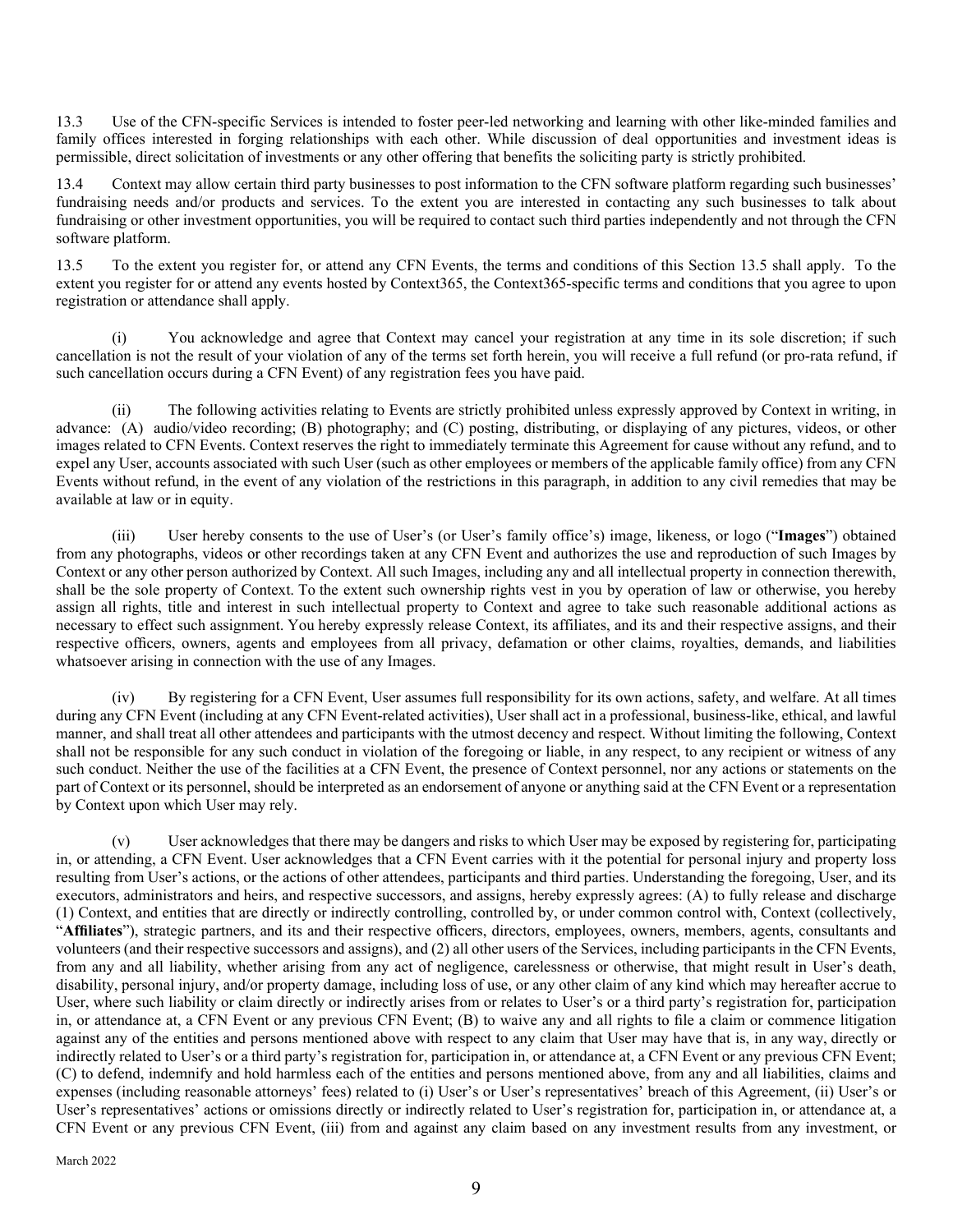investment decisions made, or resulting in whole or in part from activities conducted, at any CFN Event, or (iv) any disputes between User's and User's representatives, employees, agents, or representatives or another attendee or participant of a CFN Event or any previous CFN Event.

(vi) Registration fees are non-refundable in the event you cancel registration or if Context cancels or revokes your registration due to your breach of this Agreement. Your registration is specific to you and may not be transferred or assigned; any purported transfer or assignment of your registration shall be deemed null and void. Should a registered User be unable to attend, User may request a substitute attendee from the same family office by providing a written request to help@contextfn.com at least one  $(1)$ week prior to the CFN Event, subject to Context's written approval. Unapproved attendees may be denied entry or expelled from any CFN Event without refund to the original User.

(vii) Context will use commercially reasonable efforts to hold each CFN Event and to present its program as scheduled under circumstances intended to promote the comfort and the safety of all participants and attendees. User acknowledges that Context shall not be liable as a result of a cancellation of any CFN Event or any of the arrangements, programs or plans connected with any CFN Event, or for any injury, damage or inconvenience which may be suffered by any person while travelling to and from, or during their presence at, a CFN Event. Users are advised to arrange their own insurance against any such occurrences. Context reserves the right to make changes to the timing and content of any program. Context will not be responsible for assisting Users in obtaining any necessary passports or visas. Notwithstanding the foregoing, if a CFN Event for which a User has paid registration fees is cancelled, or if federal, state, or local government orders make it illegal or impossible for such CFN Event to proceed on the dates scheduled (such dates hereafter referred to as the "Scheduled Event Dates"), then all registration fees paid by User towards such CFN Event shall be credited towards registration for a future Event scheduled to occur within one (1) year of the Scheduled Event Dates.

13.6 In addition to the confidentiality restrictions set forth in Section 6, User understands that Context and other users of the CFNspecific Services, including, but not limited to, attendees of CFN Events (each, a "**Disclosing Party**") have disclosed or may disclose business, technical or financial information relating to the Disclosing Party's business (hereinafter referred to as "**Confidential Information**" of the Disclosing Party). Confidential Information of other users includes the User-Posted Materials on the CFN software platform. User agrees: (i) to take reasonable precautions to protect such Confidential Information, and (ii) not to use or divulge to any third person any such Confidential Information, except as part of discussions at CFN Events. The Disclosing Party agrees that the foregoing shall not apply with respect to any information after five (5) years following the disclosure thereof or any information that User can document (a) is or becomes generally available to the public, (b) was in User's possession or known by User prior to receipt from the Disclosing Party, (c) was rightfully disclosed to User without restriction by a third party that is not another user of the CFNspecific Services or attendee at a CFN Event, (d) was independently developed by User without use of any Confidential Information of the Disclosing Party or (e) is required to be disclosed by law.

#### **14. FEEDBACK**

User will provide feedback to Context concerning the functionality, performance and reliability of the Services as reasonably requested by Context from time to time, including identifying potential errors and suggestions for improvements ("**Feedback**"). User hereby assigns to Context all right, title, and interest in and to the Feedback and, to the extent not assignable, User grants to Context a perpetual, irrevocable, transferable, royalty-free and fully paid-up license, with the right to sublicense, to use and exploit such Feedback and related information in any manner and for any purpose whatsoever.

#### **15. MISCELLANEOUS**

User shall not disclose the terms of this Agreement, the Purchase Page, or the Fees charged to User hereunder, to any third party except (i) as required by Applicable Law or court order, or (ii) to its attorneys, accountants and advisors who are under similar confidentiality obligations. If any provision of this Agreement is found to be unenforceable or invalid, that provision will be limited or eliminated to the minimum extent necessary so that this Agreement will otherwise remain in full force and effect and enforceable. This Agreement is not assignable, transferable or sublicensable by User except with Context's prior written consent. Context may transfer and assign any of its rights and obligations under this Agreement without consent. This Agreement is the complete and exclusive statement of the mutual understanding of the parties and supersedes and cancels all previous written and oral agreements, communications and other understandings relating to the subject matter of this Agreement. No agency, partnership, joint venture, or employment is created as a result of this Agreement and User does not have any authority of any kind to bind Context in any respect whatsoever. Headings to sections in this Agreement are for the convenience of the parties hereto and are not intended to be a part of or to affect the meaning or interpretation hereof. No waiver of any provision of this Agreement shall be implied from any course of dealing among the parties hereto or from any failure by any party hereto to assert its rights hereunder. Each party shall perform its obligations under this Agreement in accordance with Applicable Law; nothing in this Agreement shall be construed to mean that either party is